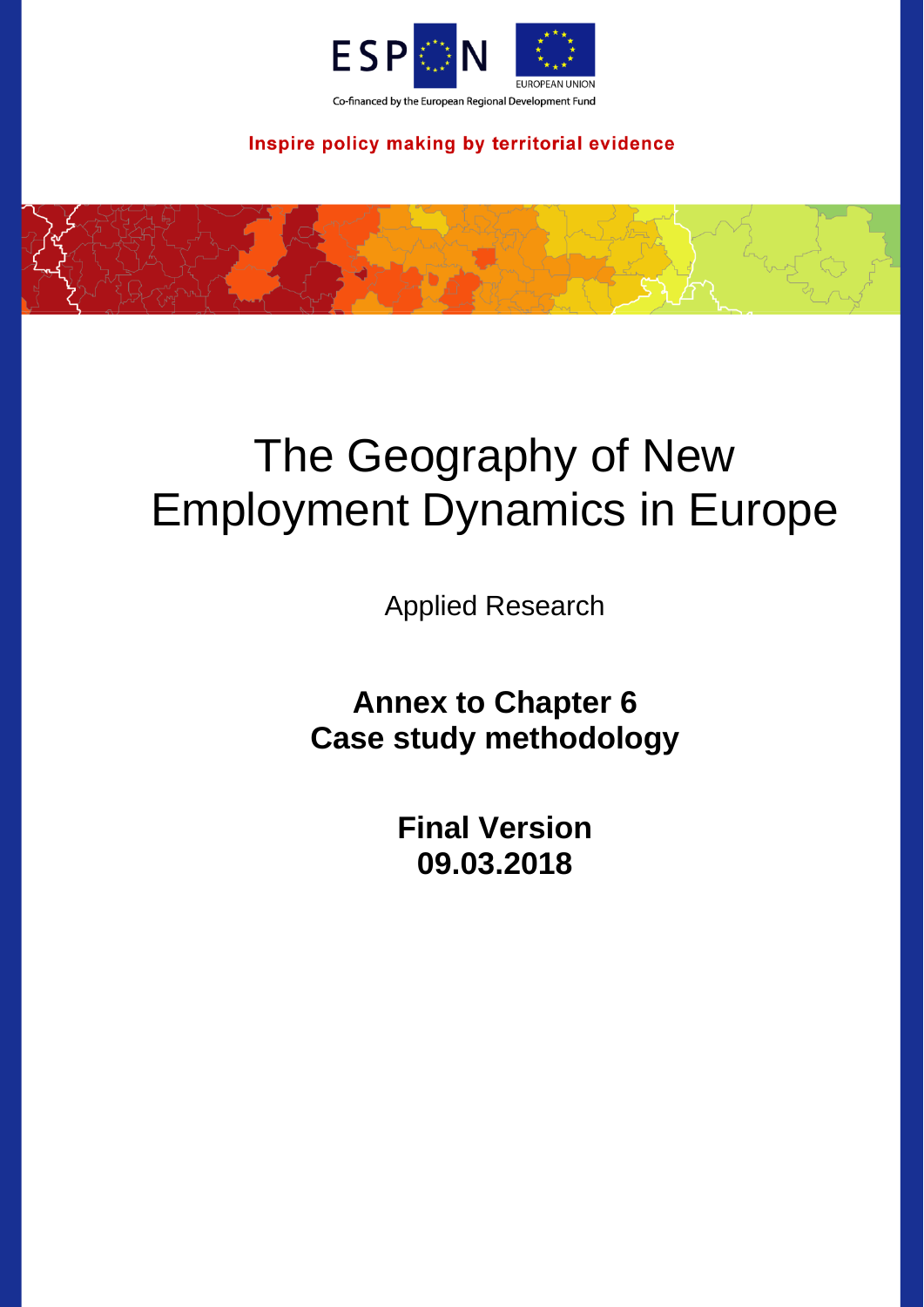This applied research activity is conducted within the framework of the ESPON 2020 Cooperation Programme, partly financed by the European Regional Development Fund.

The ESPON EGTC is the Single Beneficiary of the ESPON 2020 Cooperation Programme. The Single Operation within the programme is implemented by the ESPON EGTC and co-financed by the European Regional Development Fund, the EU Member States and the Partner States, Iceland, Liechtenstein, Norway and Switzerland.

This delivery does not necessarily reflect the opinion of the members of the ESPON 2020 Monitoring Committee.

### **Authors**

Simone Busetti, Serena Drufuca, Erica Melloni, Monica Patrizio, Manuela Samek Lodovici (project leader), Cristina Vasilescu, IRS- Istituto per la Ricerca Sociale (IT) Lucia Barbone, Stefan Speckesser, Kari Hadjivassiliou, Rosa Marvell, Chiara Manzoni, Martha Green, Institute for Employment Studies (UK) Andreas Brück, Felicitas Hillmann, Leibniz IRS / TU Berlin (DE) Johannes Gajewski, Leibniz IRS (DE) Ewa Ślęzak, Cracow University of Economics (PL)

### **Advisory Group**

Project Support Team: Adam Dennett (UCL, London, UK); Bruno Dente (Politecnico Milano, IT); Claudio Lucifora (Università Cattolica, Milano, IT), Felicitas Hillmann (Leibniz IRS / TU Berlin DE)

### **Technical Support**

Karen Patient, Institute for Employment Studies (UK)

#### **Acknowledgements**

Sophie Hedges, Andreina Naddeo, Institute for Employment Studies (UK)

Information on ESPON and its projects can be found on [www.espon.eu.](https://www.espon.eu/)

The web site provides the possibility to download and examine the most recent documents produced by finalised and ongoing ESPON projects.

This delivery exists only in an electronic version.

© ESPON, 2017

Printing, reproduction or quotation is authorised provided the source is acknowledged and a copy is forwarded to the ESPON EGTC in Luxembourg.

Contact: [info@espon.eu](mailto:info@espon.eu)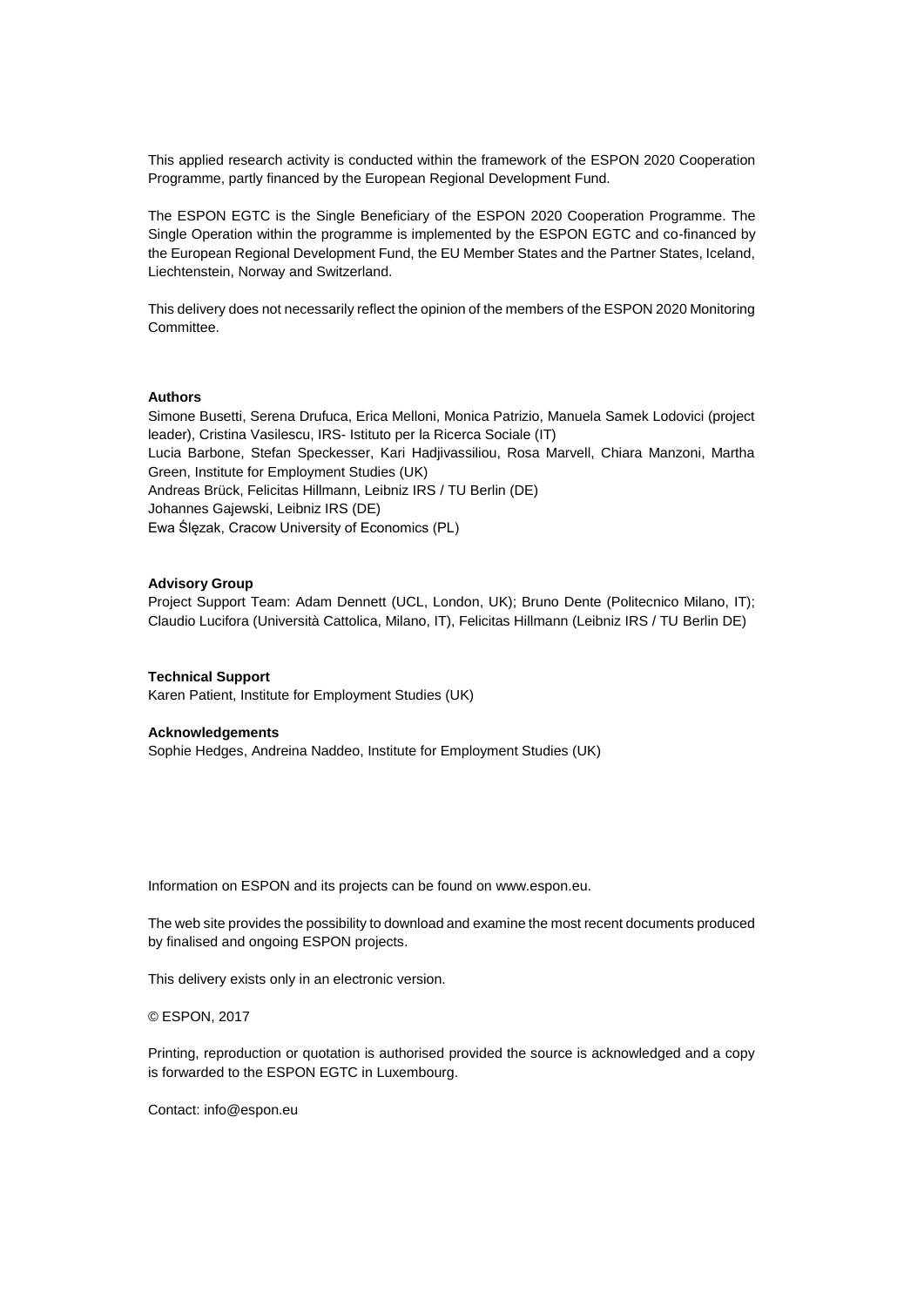The Geography of New Employment Dynamics in Europe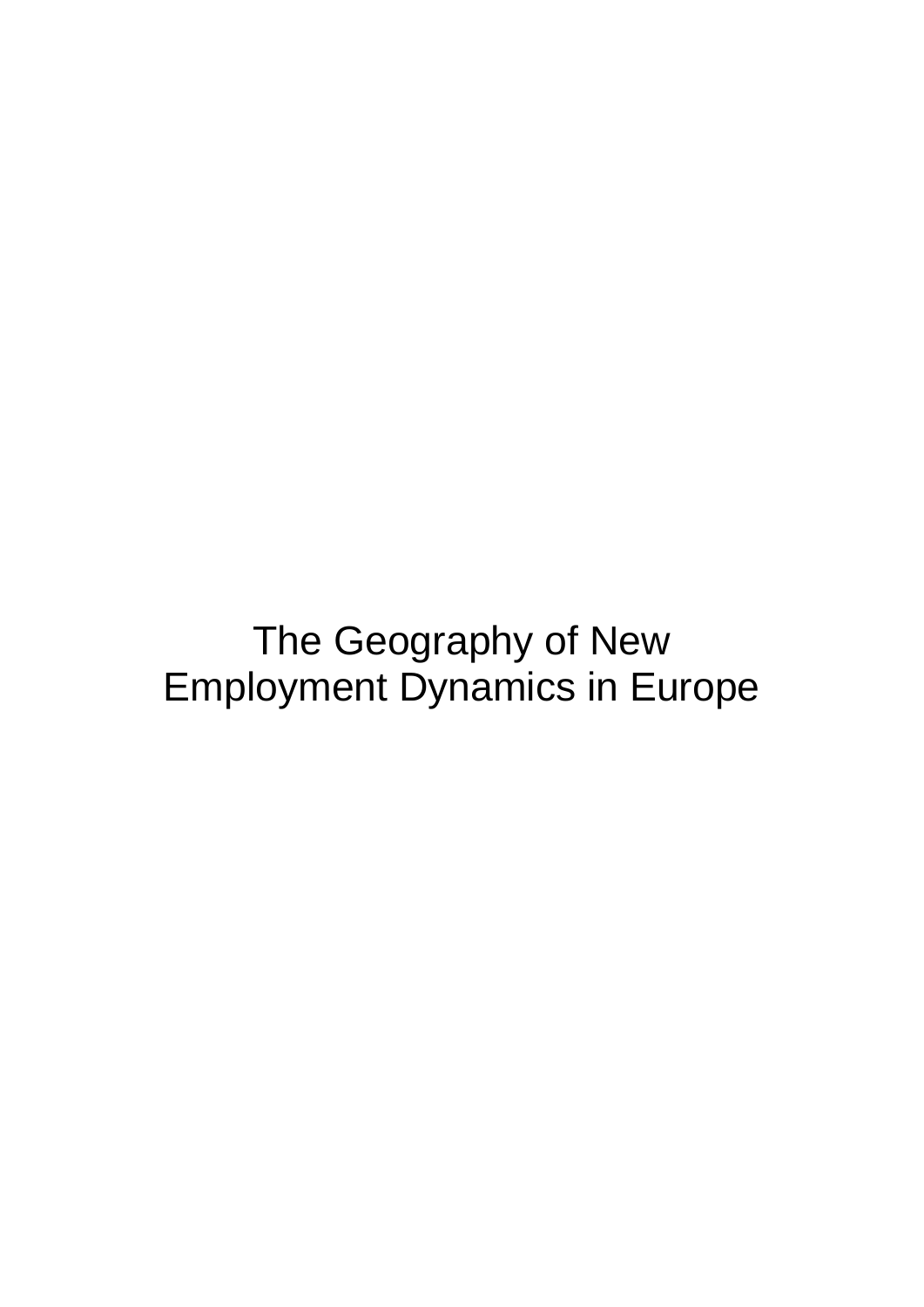# **Table of contents**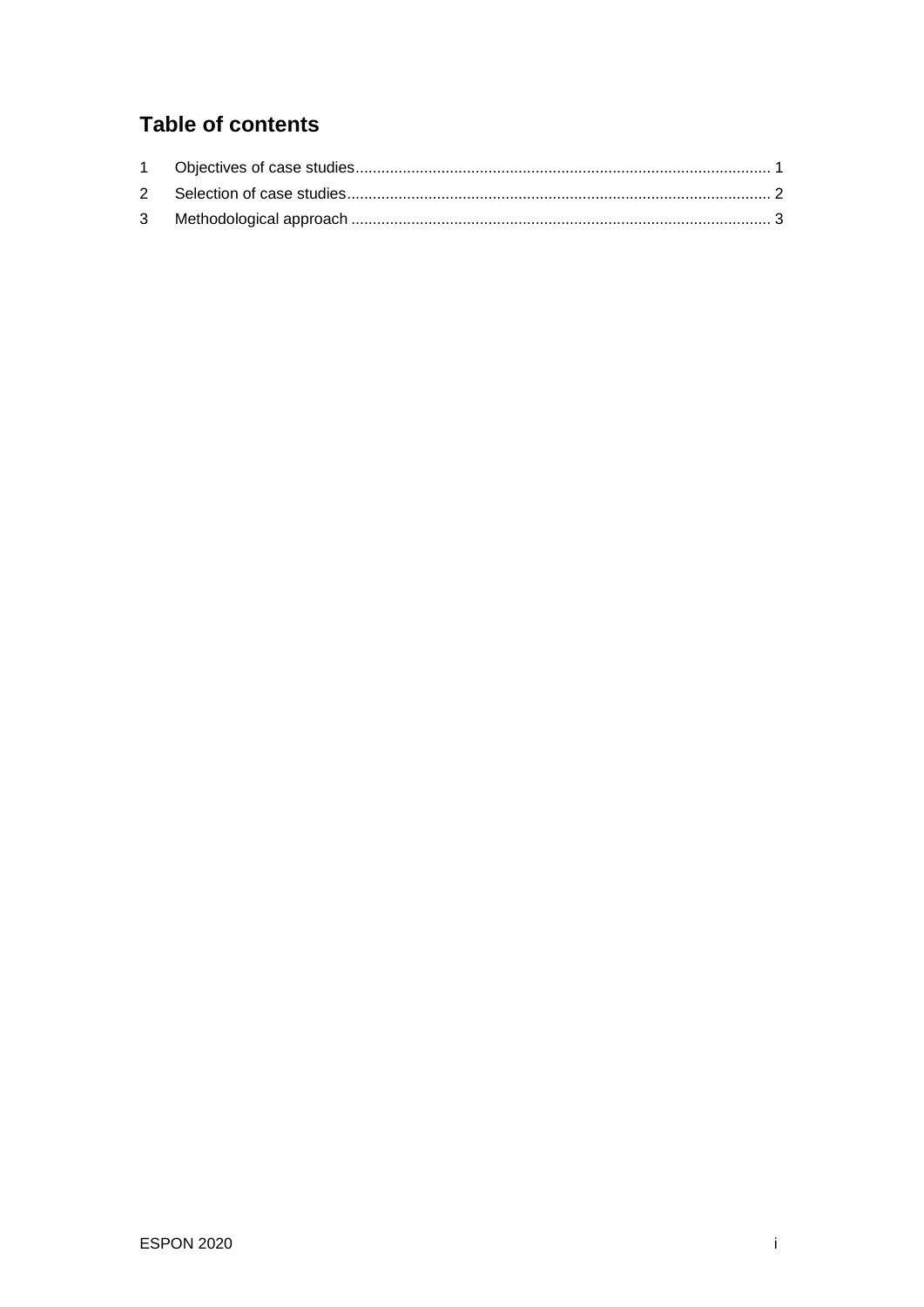# <span id="page-4-0"></span>**1 Objectives of case studies**

Case studies aim to provide data and lessons for the development of innovative place-based strategies to support European regions seeking to exploit their territorial diversity and assets for smart specialisation. In particular, the case studies contribute to enriching the findings obtained in Task 2 with regards to two main issues**.** The first is the relation between knowledge economy, new patterns of employment creation, labour mobility and territorial disparities. The second refers to the effectiveness of the adopted policy instruments, and in particular of Cohesion Policy tools, by bringing context variables into the picture, and ascertaining the achievements recorded.

In order to provide evidence on the above-mentioned issues, the case study analysis focuses on:

- the socio-economic and institutional features influencing the KE businesses' location preferences and the mobility patterns of (young) knowledge workers;
- the contribution of the adopted policy strategies, with a particular focus on Cohesion Policy, and of their delivery mechanisms, to the knowledge economy;
- the main mechanisms at work ensuring the effectiveness of the analysed policy strategies and the conditions for transferability.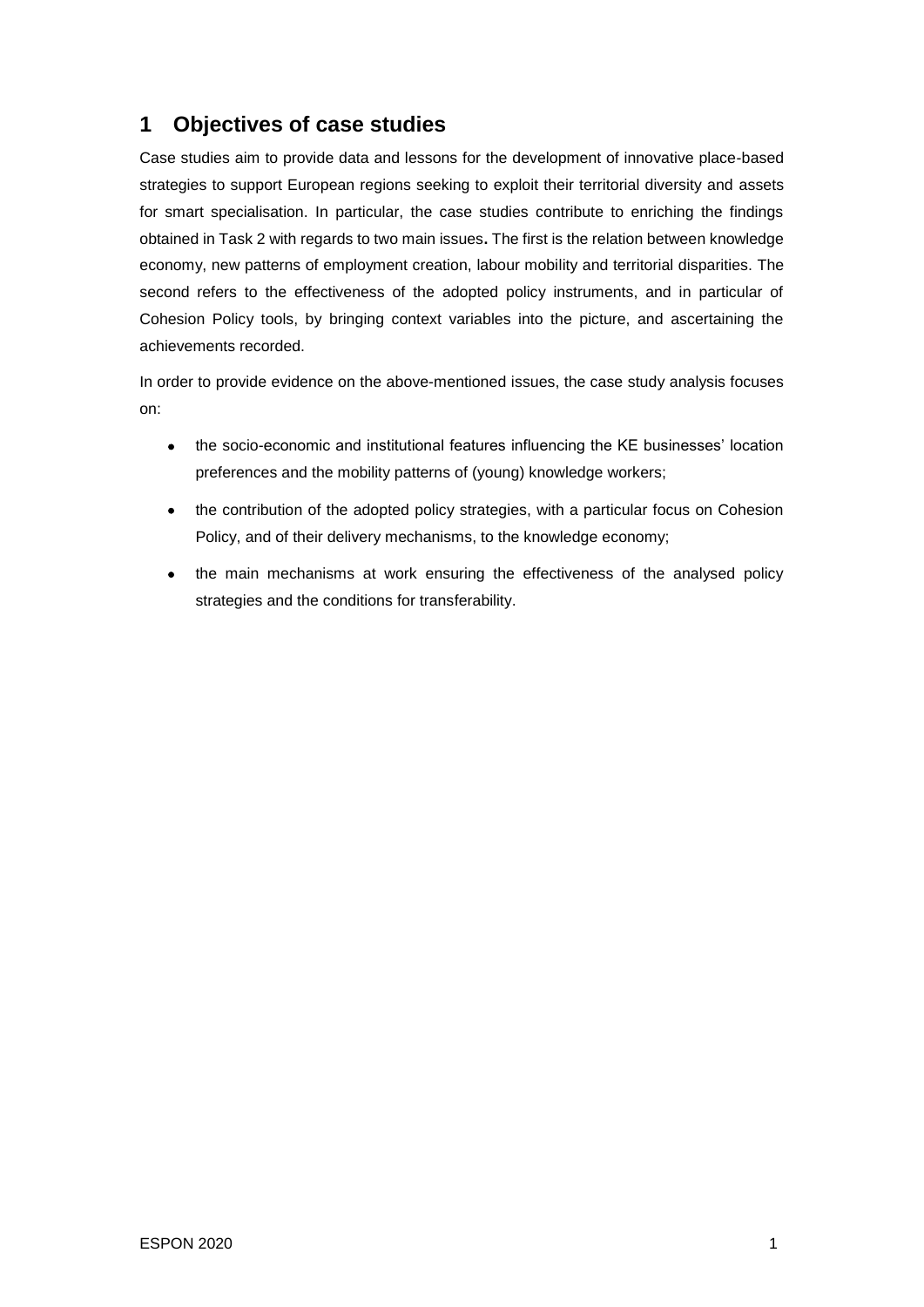# <span id="page-5-0"></span>**2 Selection of case studies**

Case studies have been selected using a double-step procedure:

- Firstly a cluster analysis has been carried out using the following criteria:
	- $\circ$  Labour migration trends (providing areas, significantly impacted by out-migration, and "attracting" areas, able to have increased their active population over the years);
	- o Geographical distribution: location (North, South, Central and Eastern EU MS); old and new MS, given the wide differences between Old and New Member States in terms of knowledge economy and (youth) migration patterns;
	- o Urban and Rural regional patterns, based on the regional typologies developed by DG Agriculture and Rural Development, the Joint Research Centre and DG Regio based on a variation on the OECD methodology<sup>1</sup>.
	- o Intensity of the Cohesion support, in terms of ESI Funds (ESF, ERDF and CF) allocated to the priority themes related to the KE.
- Secondly, a literature review of EU/national literature on knowledge economy and migration has been carried out. The following main issues have been tackled: the level of development of knowledge economy in the region; evidence of purposive strategies (Cohesion based, or not) adopted to support the KE and to re-capture or to attract high skilled human capital; evidence (perceptions or data) on the contribution of KE to changes in mobility trends and spill-over effects on the local economy.

The selected case studies are: the Abruzzo region in Italy; the Malopolska region in Poland; the North-East region in Romania; the Mecklenburg-Vorpommern region and the Berlin region in Germany, and the London region in the UK.

The six case studies include exemplar cases of both 'sending regions' (North-East Region in Romania; Abruzzo region in Italy; the Malopolska region in Poland; Mecklenburg- Vorpommern region in Germany) towards other territorial areas and 'receivin regions' (Berlin and London regions).

-

<sup>1</sup> OECD (2013), Rural-Urban Partnerships: An Integrated Approach to Economic Development, [http://www.keepeek.com/Digital-Asset-Management/oecd/urban-rural-and-regional-development/rural](http://www.keepeek.com/Digital-Asset-Management/oecd/urban-rural-and-regional-development/rural-urban-partnerships_9789264204812-en#.V5sXGOTr1PY)[urban-partnerships\\_9789264204812-en#.V5sXGOTr1PY](http://www.keepeek.com/Digital-Asset-Management/oecd/urban-rural-and-regional-development/rural-urban-partnerships_9789264204812-en#.V5sXGOTr1PY)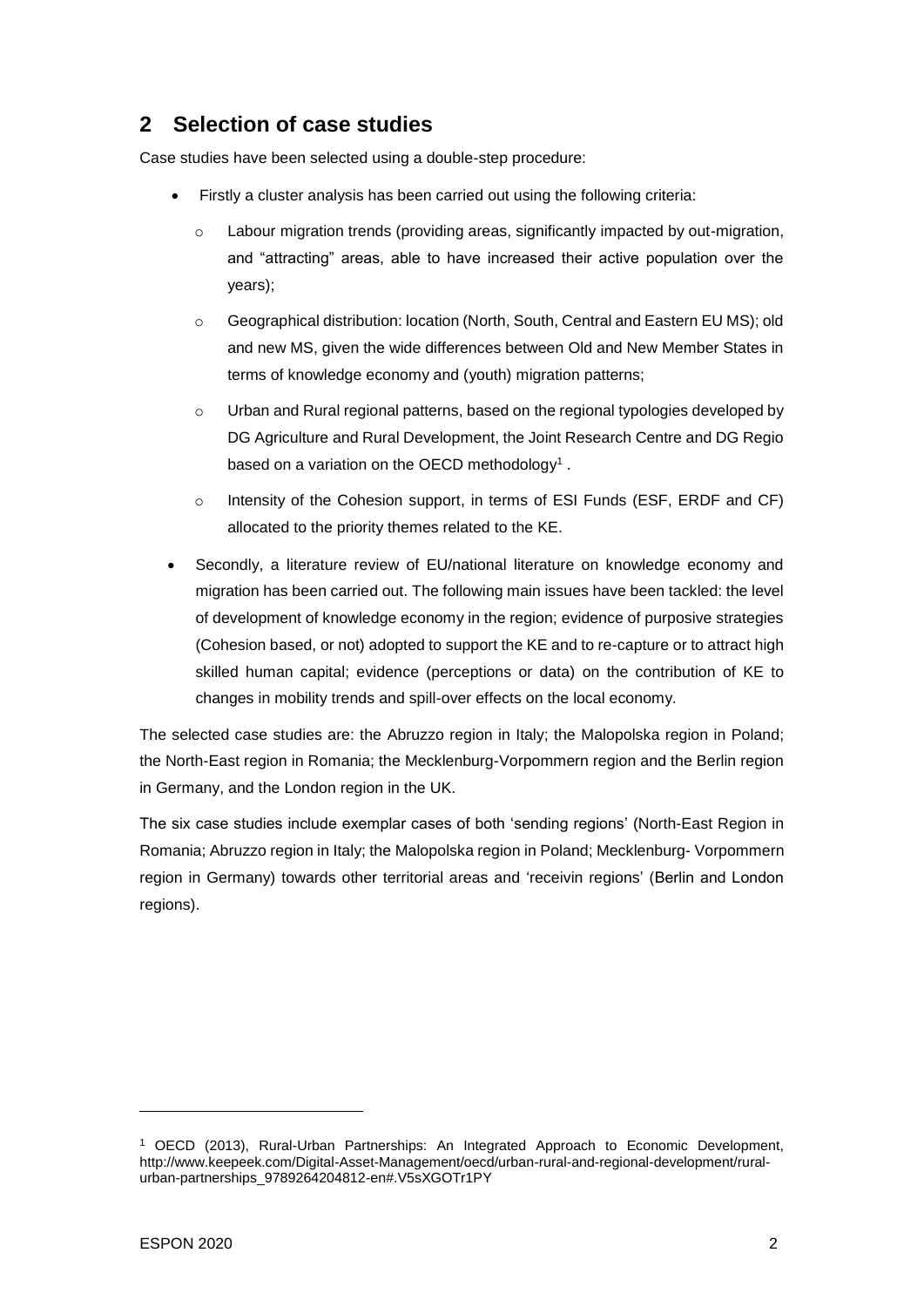### <span id="page-6-0"></span>**3 Methodological approach**

In investigating the selected case studies, we use the **Process Tracing (PT) methodology**<sup>2</sup> (Beach and Pedersen 2013; Bennett and Checkel, 2015).

Process tracing is a single-case method (amenable to be combined with other methods in mixed-method designs) aimed at drawing within-case inferences on the causal process – causal chains and causal mechanisms – that leads from a cause to the outcome of interest (King, Keohane and Verba, 1994).

As all case study methods, process tracing can help in theory building insofar it contributes to formulate a causal model of how a certain outcome is produced. It is particular useful to investigate special outcomes (such as unique events or outliers) and all those phenomena where multi-case analysis is impracticable.

In sum, PT research questions do not aim at testing regularities or measuring effects (that would be impossible for a single case study, since by definition you have no variation), but processes and causality. In other words, appropriate PT research questions are neither *if* or *how much* questions, but *how* and *why* (e.g. not if decentralisation produces greater citizens' participation – or by how much, but how and why decentralisation can produce an increase in participation).

This methodology requires users to be explicit about what theory is being tested, possibly by formalising the theory into a clear representation of a causal chain (Gerring, 2007; Waldner, 2015; Bennett and Checkel, 2015; Beach and Pedersen, 2013). PT either starts with a welldefined hypothesis to be tested (theory-testing PT) or with outcomes and empirical data to be made sense of (theory-building PT). Even when the case study is aimed at explaining a single outcome and has no ambition to reach a validity beyond that case (explaining-outcome PT), it goes looking for a sufficient explanation for that outcome.

By asking users to formulate a solid theory, PT solves some long-standing problems of the case study methods, such as the ambiguity of causal claims, the indeterminacy of results, the lack of internal validity, and the difficulty of external check and replication (Siggelkow, 2007). It does so mainly by reference to two sets of recommendations that make up the remainder of this

-

<sup>&</sup>lt;sup>2</sup> Main references: Beach, Derek and Rasmus Brun Pedersen. 2013. Process-Tracing Methods. Foundations and Guidelines. Ann Arbor: University of Michigan Press. Bennett, Andrew, and Jeffrey T. Checkel, eds. 2015. Process Tracing. Cambridge: Cambridge University Press. Brady, Henry E., and David Collier, eds. Rethinking Social Inquiry: Diverse Tools, Shared Standards. Rowman & Littlefield Publishers, 2010. Collier, David. 2011. "Understanding Process Tracing." Political Science and Politics, 44(4): 823-830. Gerring, John. 2007. Case Study Research: Principles and Practices. Cambridge: Cambridge University Press. King, Gary, Keohane, Robert O., & Verba, Sidney. 1994. Designing social inquiry: Scientific inference in qualitative research. Princeton: Princeton University Press. Siggelkow, icolaj. 2007. "Persuasion with case studies." Academy of Management Journal 50.1: 20-24. Van Evera, Stephen. 1997. Guide to Methods for Students of Political Science. Ithaca: Cornell University Press. Waldner, David. 2015. "What Makes Process Tracing Good? Causal Mechanisms, Causal Inference, and the Completeness Standard in Comparative Politics." In Process Tracing, edited by Andrew Bennett and Jeffrey T. Checkel., 126-152. Cambridge: Cambridge University Press. Yin, Robert. 1994. Case study research: Design and methods. Beverly Hills.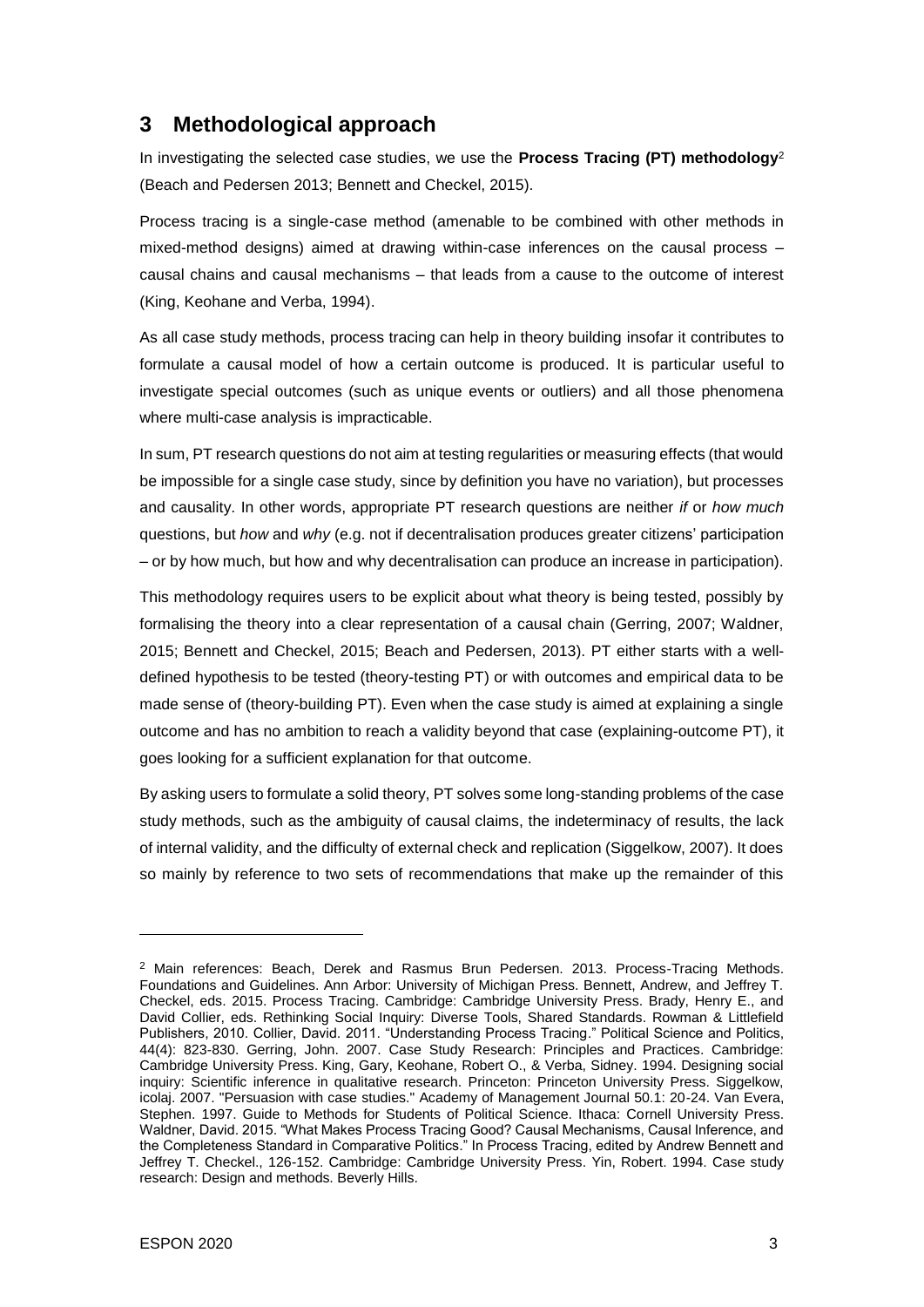guide: a) how to formulate hypotheses and b) how to use observations as evidence. reduces the opacity of qualitative studies in appraising case study evidence.

On the basis of the PT approach, the case studies have entailed the following steps:

- *Formulating the hypotheses*. Following the literature review, the identified European trends, the review of main policy interventions, and the results of investigating the regional contexts, the research group has formulated for each case study a set of hypotheses to be tested. Such hypotheses concern the effects of national or regional policies to support the growth or development of knowledge economy at local level and reverse emigration.
- *Elaborating empirical tests*. Prior to the collection of evidence, the research group has elaborated empirical tests, identifying which kind of evidence could have tested hypotheses (expected results to be found in order to verify the hypotheses*)*.
- *Drafting the interview guidelines*. Starting with the empirical tests, the research group has drafted an interview template for each target group (policy makers, stakeholders, migrants, etc).
- *Collecting evidence*. Key informants numbering between five and ten have been selected for interview. Semi-structured interviews have been conducted with the relevant stakeholders for the analysis, such as policy makers, regional and other administrations' staff in charge of designing and implementing relevant policies or programmes, Cohesion Policy managing authorities, experts, independent evaluators, economic (i.e. business associations in the KE field, relevant enterprises in the KE field) and social actors (i.e. associations of migrants outside and in the analysed region, associations of expats and Erasmus students etc.).

The semi-structured character of interviews has allowed the team to test the hypotheses, derive key lessons, and identify previously unexplored causal factors.

- *Refining the causal model*. The empirical material has served both to test the hypotheses and to redraft and correct them in order to include new causal factors possibly emerged through the fieldwork.
- *Elaborating the case study report*, according to the common template.

Prior to the case study analysis, the core team drafted a set of guidelines, discussed with case study experts during online briefings. Furthermore, a pilot case study has been drafted (Abruzzo region) in order to quide country experts in the case study analysis.